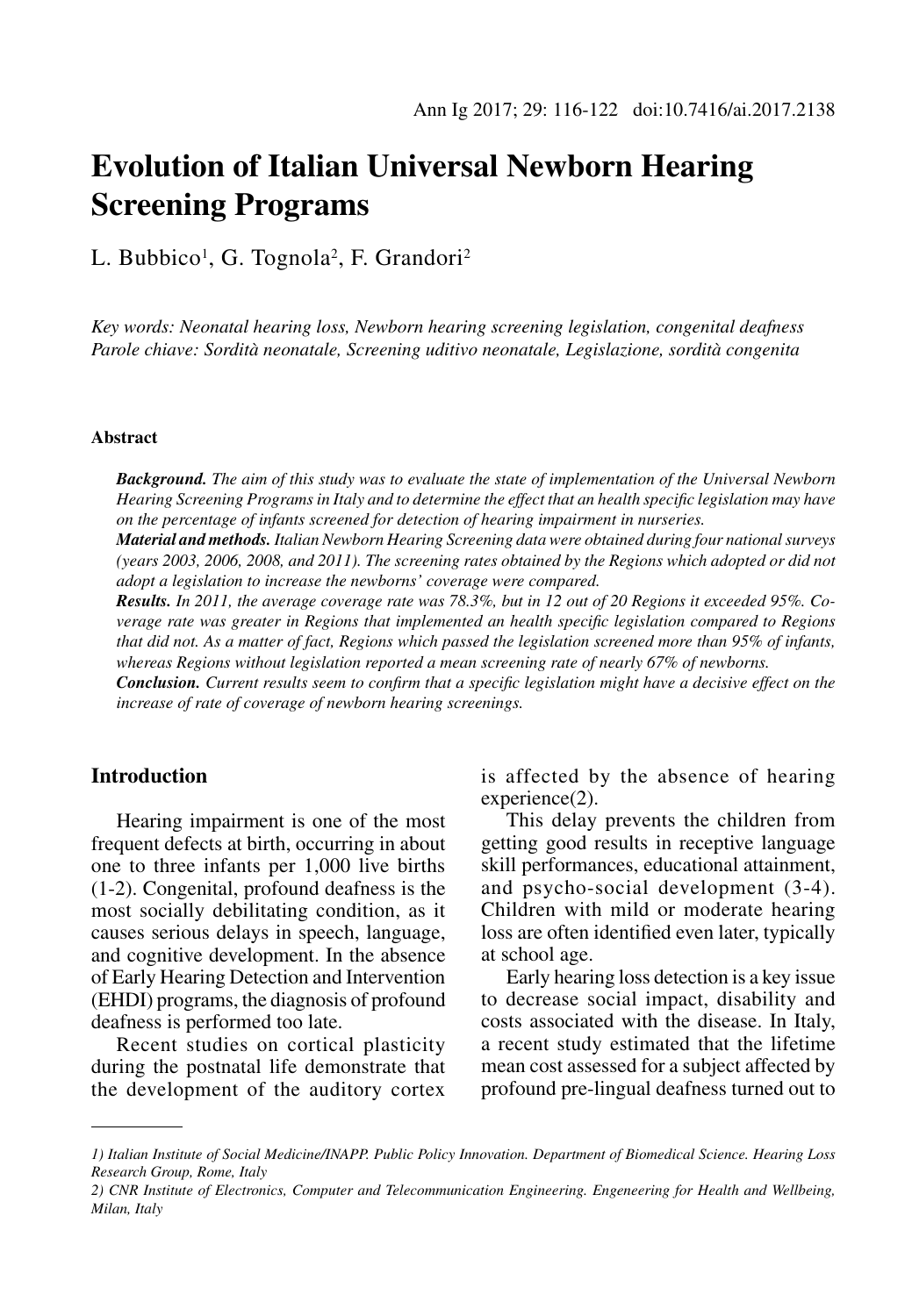be equal to Euro 737,994.76 for a single male and Euro 755,404.02 for a female (5).

During the past years, the Universal Newborn Hearing Screening (UNHS)- and more generally the EHDI programs - have been endorsed worldwide by Governments and many international professional and advocacy organizations (6-11). Guidelines were developed by these national and international bodies recommending to perform hearing screening in infants by one month of age, to evaluate referral cases within three months and to initiate rehabilitation programs within the first six months of life.

In Italy, UNHS for early detection of congenital hearing loss is close to the final approval by the Ministry of Health and it is officially included in the so-called Essential Levels of Assistance (LEA), the list of medical performances granted by the National Health Service (NHS) in every Region, which got its final approval in Fall 2016.

In line with the current legislation, the NHS delegates the design and implementation of health programs for activation of UNHS to every Regional Administration.

By the end of 2011, Health Regional Laws, either prescribing or encouraging UNHS, were enacted only in seven Regions (Campania, Emilia, Friuli, Liguria, Lombardy, Marche, and Tuscany) out of 20.

Since 2001, the Italian Institute of Social Medicine (IIMS) promoted research and activities focused on prevention of hearing diseases and on neonatal hearing screening. Since 2003, IIMS performed systematical nationwide UNHS surveys. The current study analyses data of UNHS surveys performed by IIMS in the years 2003, 2006, 2008, and 2011.

# **Material and methods**

An *ad hoc* questionnaire was developed by IIMS for the nationwide surveys on the

state of implementation of EHDI programs in Italy. Total annual births and number of screened newborns in each Birthing Hospital/Birthing Centre participating in the surveys were collected and saved in a national repository database. The surveys were conducted in the years 2003, 2006, 2008 and 2011. The questionnaire was sent to all maternity wards, including both well-baby nurseries and neonatal intensive care units of public hospitals, and of private hospitals affiliated with the NHS; only private clinics were not enrolled, due to the frequent lack of official registers.

The number of Hospitals involved in the four reporting years was 618 in 2003, 607 in 2006, 711 in 2008 and 505 in 2011. They accounted for 532,221 births in 2003 (corresponding to 97.8% of total live births), 541,970 births in 2006 (corresponding to 96.7% of total live births), 535,577 births in 2008 (corresponding to 92.8% of total live births), and 527,308 births in 2011 (corresponding to 96.7% of total live births).

The questionnaire swere filled in by either the Chief of the Hospital or the UNHS program Coordinator. All the Hospitals that were invited to participate in the surveys returned the filled-in questionnaires.

## **Data analysis and statistical evaluation**

The percentages of newborns screened on a nationwide basis in the four reporting years were analyzed and compared. Additional analysis was done by clustering the regional data in five geographical areas: North West (Liguria, Lombardy, Piedmont, and Aosta Valley); North East (Emilia-Romagna, Friuli Venezia Giulia, Trentino Alto Adige and Veneto); Center (Abruzzo, Latium, Tuscany, Umbria and Marche); South (Basilicata, Calabria, Campania, Molise, and Apulia); and Islands (Sicily and Sardinia). Statistical evaluation with the t-test was done to assess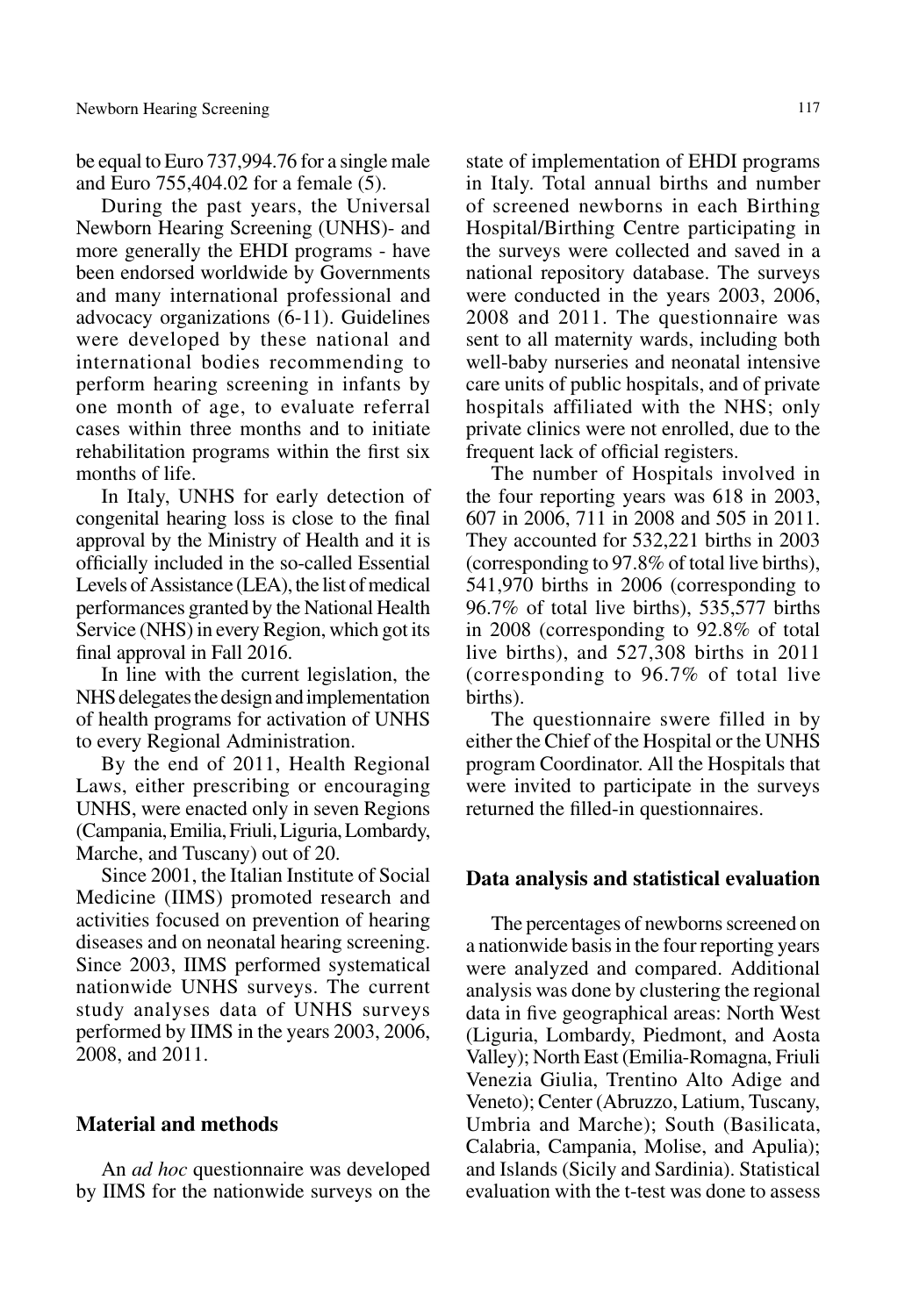118 L. Bubbico et al.

whether the percentage of newborns screened was modified according to reporting year and geographical area. The SPSS statistical software package (SPSS Statistical Data Analysis, SPSS Inc. Chicago, IL, 2007) was used. Statistical significance was accepted at p<0.05.

## **Results**

Data were collected through a questionnaire. The questionnaire was sent to all the public Birthing Hospitals/Centers and active in Italy and was filled in either by the Chief of the Hospital or by the UNHS program coordinator.

For each Hospital/Birthing Center participating to the survey, the following items were collected:

1. hospital profile: geographic location of the hospital (i.e., rural of urban position); total annual births; category of newborn units (i.e., level I or basic neonatal care, level II or specialty care, and level III or subspecialty Neonatal Intensive Care Unit - NICU).

2. UNHS program data: number of newborns screened for hearing loss; hearing screening and rescreening protocols used; percentage of infants referred for audiologic evaluation.

3. UNHS program structure and functions: program co-ordinator and staff performing the screening.

4. communication: staff in charge to convey hearing screening results to the parents and type of information given to parents.

In this study we have analyzed only the number of newborns screened at first level during admission to the nursery

All questionnaires were filled.

Figure 1 shows the distribution of total births in each geographical area in the four reporting years. It is noted that the number of births remained nearly stable across the reporting periods; the geographical area with the highest number of births was the North



Figure 1 - Annual total births (and percentages on the total births in Italy) in the four reporting years (2003, 2006, 2008 and 2011) in each geographical area.

West, which accounted for 25-26% of total births in Italy, followed by the Center and the South (accounting for 18-26% of births), the North East (accounting for 17-18% of total births), and finally the Islands (11-13% of total births).

As shown in Fig. 2, screening coverage increased progressively from 29.3% (156,048 out of 532,221 births) in 2003 to



Figure 2 - Percentage of newborns screened in the four reporting years in Italy ('nationwide') and in each geographical area.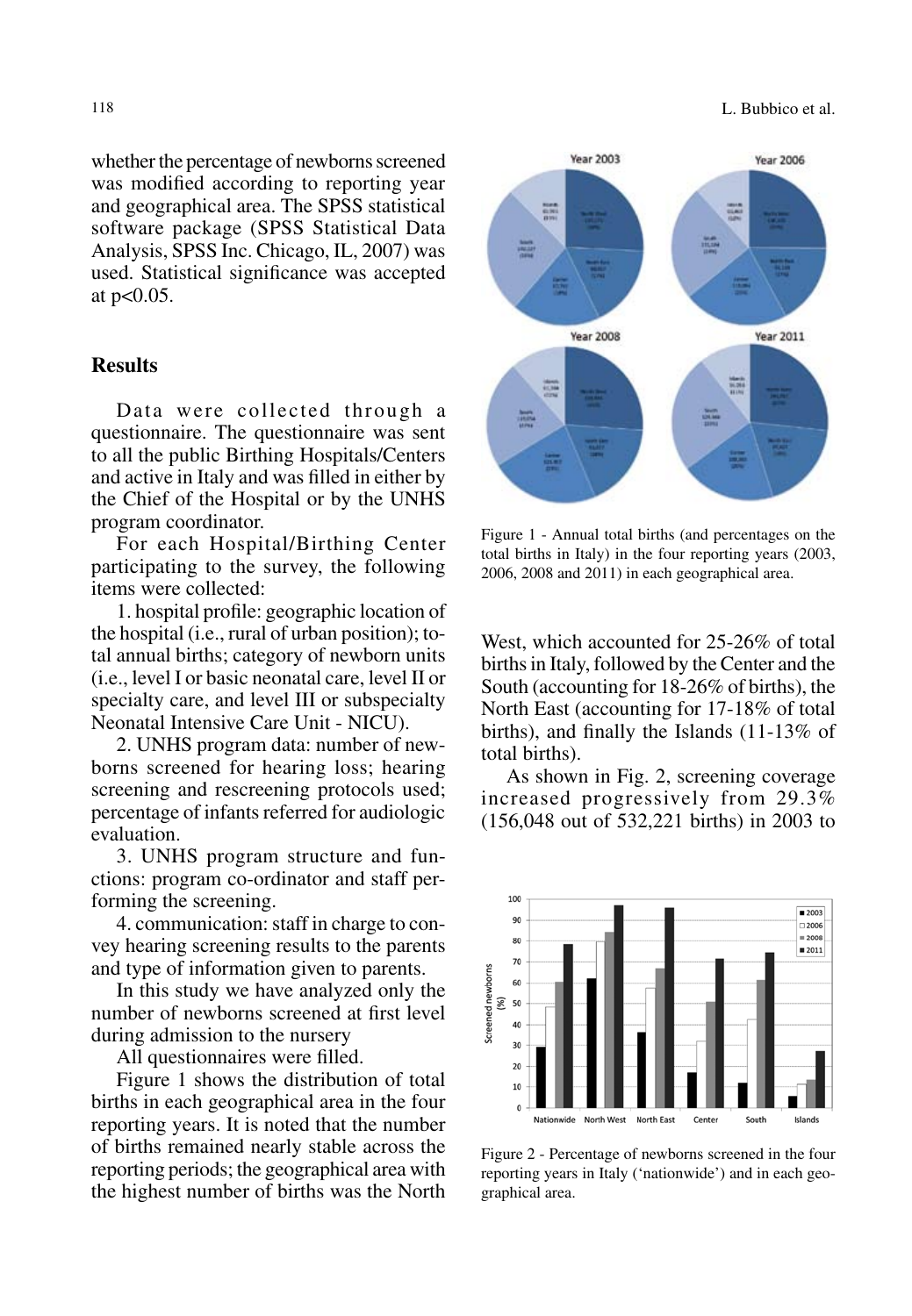

Figure 3 - Percentage of newborns screened in the years 2003 and 2011 in the seven Regions with UNHS legislation. Numbers under brackets are the years when the UNHS legislation passed in each Region. Lombardy and Liguria belong to the North West area, Emilia Romagna and Friuli Venezia Giulia belong to the North East area, Tuscany and Marche belong to the Center area, and Campania belongs to the South area.

48.4% (262,103 out of 541,970 births) in 2006, to 60.6% (324,537 out of 535,577 births) in 2008 and to 78.3% (413,212 out of 527,308 births) in 2011. Similarly, screening coverage increased during the 2003-2011 reporting period also in all the five geographical areas: from 62.2% (85,291 out of 137,175 births) to 97.1% (137,013 out of 141,067 births) in the North West; from 36.6% (33,315 out of 90,957 births) to 95.9% (93,433 out of 97,427 births) in the North East; from 17.3% (16,927 out of 97,797 births) to 71.5% (73,940 out of 103,395 births) in the Center; from 12.0% (16,795 out of 140,327 births) to 74.4% (96,260 out of 129,366 births) in the South; and from 5.6% (3,720 out of 65,965 births) to 27.4% (12,566 out of 56,053 births) in the Islands. The larger increase was observed in the Southern Regions, where the coverage in 2011 was 62.4 percentage points greater than in 2003, followed by the North-East (59.3 percentage points of increase), the Regions of the Center (54.2 percentage points of increase), the North-West (34.9 percentage points of increase), and the Islands (21.8 percentage points of increase).

The area with the highest coverage in all the four reporting years was the North-West followed by the North East; the lowest coverage was found in the Islands. In 2003, the coverage in the Center area was greater than that in the South, whereas in years 2006, 2008 and 2011, the South showed a greater coverage than the Center.

Figure 3 shows the comparison of the percentages of screening coverages in year 2003 and 2011 for the seven Regions with UNHS legislation. As reported at the bottom of the figure, in all these Regions, apart from Liguria and Marche, UNHS legislation was approved later than (or, at least, during) year 2003; Liguria and Marche were the only two Regions were legislation passed before year 2003 (i.e., in 2000). For all seven Regions but Liguria, which already reached 100% coverage in 2003, screening coverage had a steep increase from year 2003 (when legislation was not yet approved or its application was at the very beginning) to year 2011 (when legislation was well established). Coverage was in all Regions but Liguria below 50% in year 2003 and increased well above 95% in the year 2011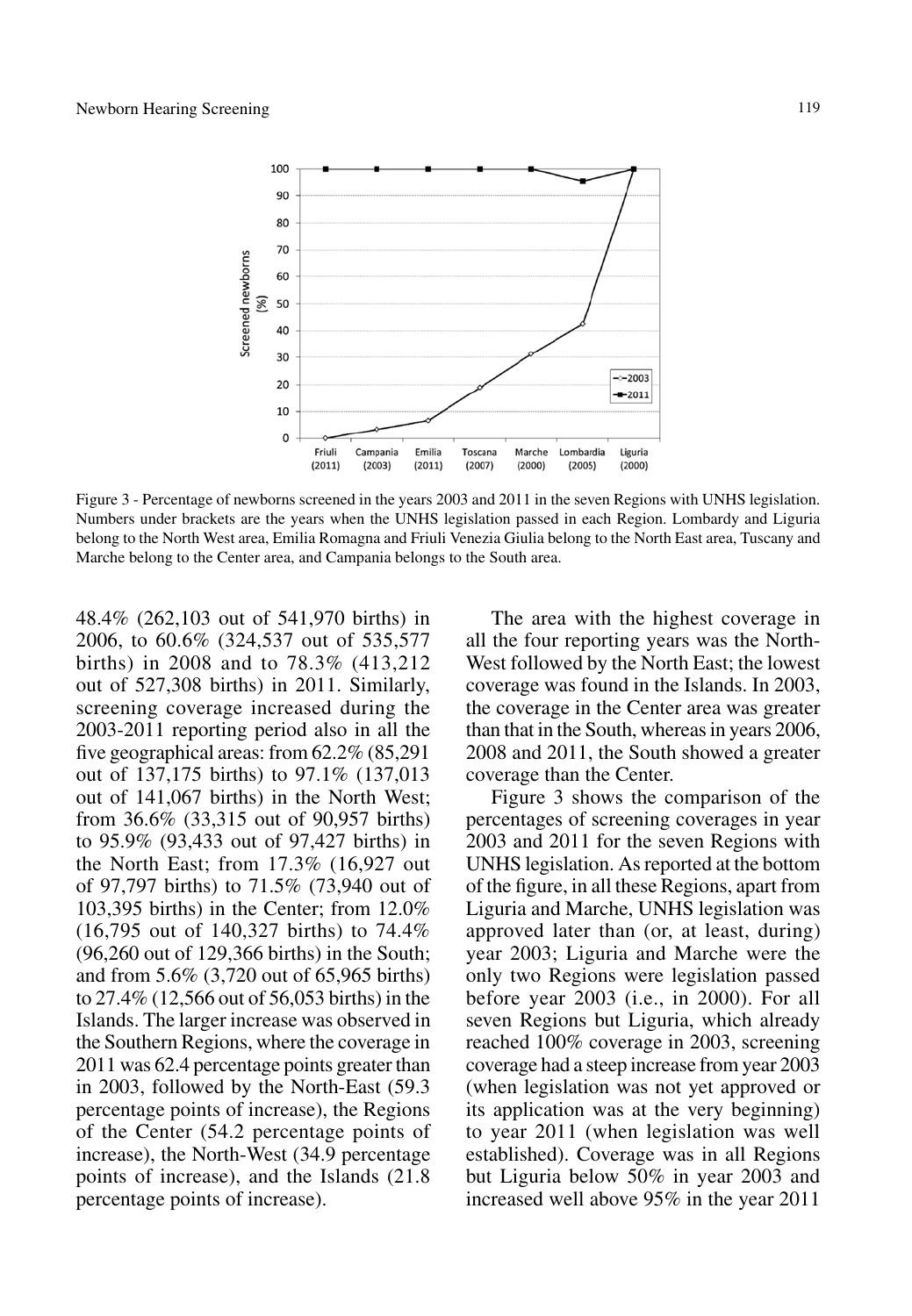

Figure 4 - Screening coverage (percent value) in 2003 (black bars) and difference ('delta') with the screening coverage in 2011 (gray bars) in each Region. The symbols \* mark the seven Regions with UNHS legislation, as reported in Figure 3. Regions are grouped in five geographical areas: North West (1: Aosta Valley, 2: Lombardy, 3: Liguria, 4: Piedmont); North East (5: Trentino-South Tyrol, 6: Veneto, 7: Friuli Venezia Giulia, 8: Emilia Romagna); Center (9: Tuscany, 10: Umbria, 11: Abruzzo, 12: Latium, 13: Marche); South (14: Molise, 15: Campania, 16: Apulia, 17: Basilicata, 18: Calabria ); Islands (19: Sardinia, 20: Sicily).

(only for Liguria, screening coverage was 100% both in 2003 and 2011).

Details on the difference between screening coverage in 2003 and 2011 in each Region are given in Figure 4. It can be seen that the Regions with UNHS legislation had the largest increase in coverage rate among the Regions belonging to the same geographical area (Liguria was an exception,



Figure 5 - Comparison of average screening coverage rates between the Regions without and the seven Regions with UNHS legislation.

as the coverage had already reached 100% in 2003 and in 2011).

As to the comparison of the average screening coverage rates between Regions without and the seven Regions with UNHS legislation, the former had an improvement in coverage from year 2003 to year 2011 much greater than that observed in Regions without legislation: as a matter of fact, the average coverage rate increased from 28.8  $\pm$  34.9% to 99.3  $\pm$  1.6% in Regions with legislation and from  $30.3 \pm 35.3\%$  to 66.8 ± 28.6.% in the remaining Regions (See also Fig. 5). The increase of screening coverage in Regions with and without UNHS legislation was statistical significant  $(p<0.01)$ . Interestingly, it was noted that the average screening coverage in year 2003 was almost similar both in Regions with and without legislation and was well below 30%; on the contrary, in the year 2011, screening coverage was highly different, being well above 95% in Regions with UNHS legislation and still below 70% in those without.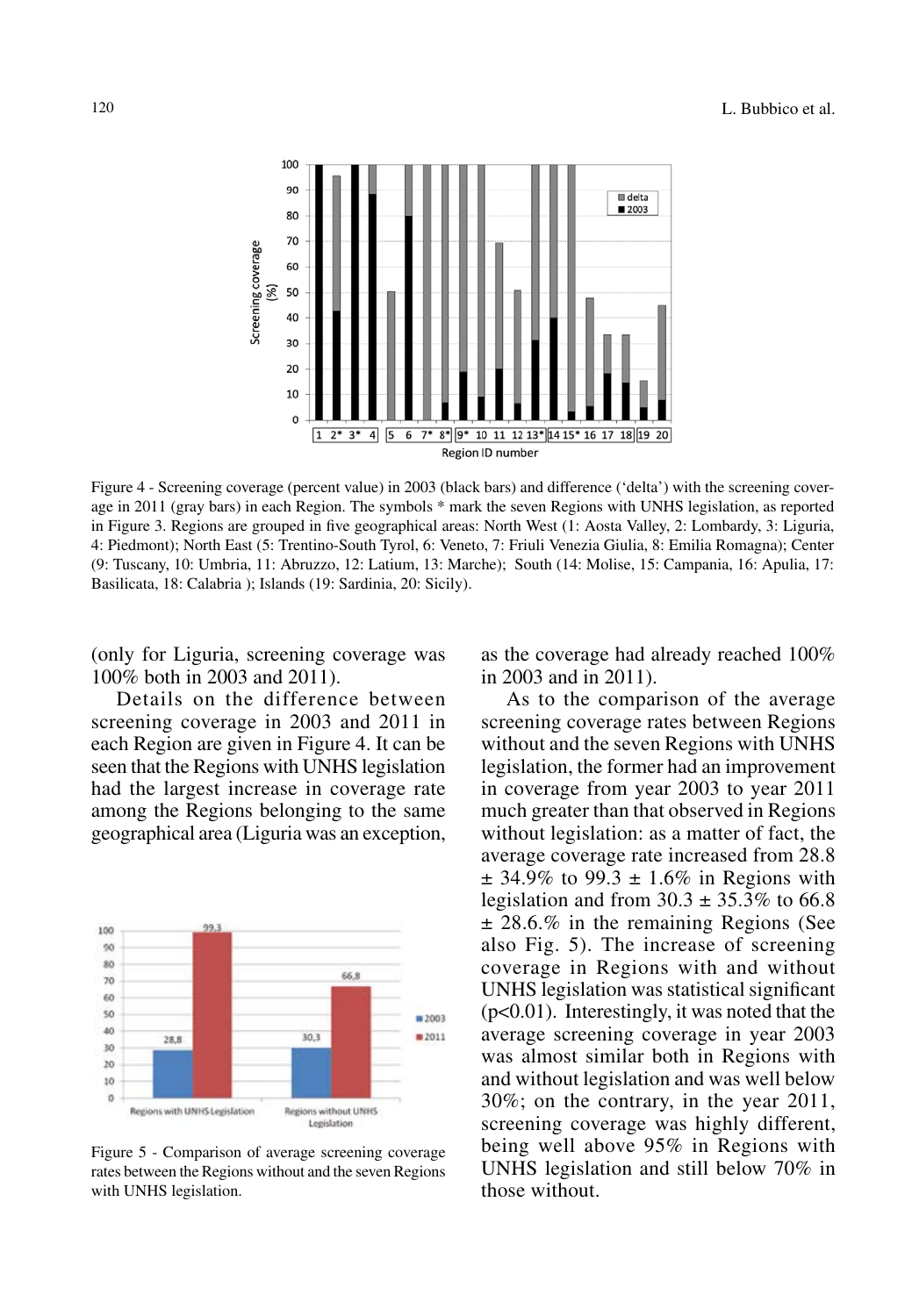# **Discussion**

The majority of UNHS programs were implemented in the two most economically developed areas – the North West and North East: in these two areas, the coverage rate was greater than 95% in year 2011. Coverage rate still remained quite limited in a very few areas, such as in the Islands, where it remained below 30%. In 2011, screening coverage was greater than 95% in twelve out of 20 Regions. Of these twelve Regions, four were in the North West area, three were in the North East, three in the Center, and the last two were in the South.

A general trend of increasing coverage was observed in the period 2003-2011, both nationwide and in all the five geographical areas. An effect of this increase was that the difference in coverage rates among the geographic areas was less pronounced in year 2011 than in year 2003. As a matter of fact, in the year 2003, the coverage rate was greater than 60% only in one out of five areas (the North West) and was well below 40% elsewhere (in some areas, see e.g., the South and the Islands, it was even below 15%), whereas in 2011 the coverage rate was still very low (nearly 30% only in one area, the Islands) and reached values higher than 70% in the remaining areas. In three out of five areas (North East, Center, and South), the coverage increased from year 2003 to year 2011 more than 50 percentage points. Unexpectedly, the greatest increase (more than 60 percentage points) was observed in the South. The outperformance of this area was mainly due to the dramatic increase of coverage rate in Region Campania, which is one of the seven Regions with UHNS legislation and also is the region with the highest number of births/year within the southern area.

As a general trend, coverage rates in Regions with UNHS legislation were significantly higher than those in Regions without legislation. These findings seem to be in line with other recent analyses in the USA

(12) which confirmed that UNHS legislation seems to have a very positive effect on the performance of UNHS programs.

## **Conclusions**

Our results revealed a progressive and steep diffusion of UNHS programs in Italy from 2003 to 2011; in year 2011 the average screening coverage nation wide was 78.3%. At the time of writing this paper, screening coverage remained low only in very limited parts of the Country. Many are the factors that contribute to a successful implementation strategy for the UNHS program. The analysis of the data collected in the present survey seems to confirm that Health Regional Legislation plays an important role in ensuring that newborns are screened for hearing loss, a good achievement for public health.

## **Riassunto**

### *Sviluppo dei Programmi di Screening Uditivo Neonatale Universale in Italia*

**Obiettivo**. Lo scopo del presente studio è quello di valutare lo stato di copertura dei programmi di Screening Uditivo Neonatale Universale in Italia, e determinare l'effetto che una specifica legislazione sanitaria può avere sull'incremento della percentuale di neonati sottoposti a screening per la rilevazione della sordità nei punti nascita.

**Materiali e metodi**. I dati relativi allo Screening Uditivo Neonatale in Italia sono stati ottenuti nel corso di quattro indagini nazionali (nel 2003, 2006, 2008, e 2011).

Sono stati confrontati i tassi di copertura dello screening delle Regioni che avevano adottato una legislazione sanitaria e di quelle senza legislazione.

**Risultati**. Nel 2011, il tasso di copertura medio nazionale è stato del 78,3%, mentre in dodici regioni su 20 superava il 95%. Il tasso di copertura è stato maggiore nelle regioni che hanno emanato una legislazione, rispetto alle regioni che non lo hanno fatto.

I dati dimostrano che le regioni che hanno approvato una legislazione sullo screening, hanno incrementato oltre il 95% il numero di bambini selezionati, mentre le